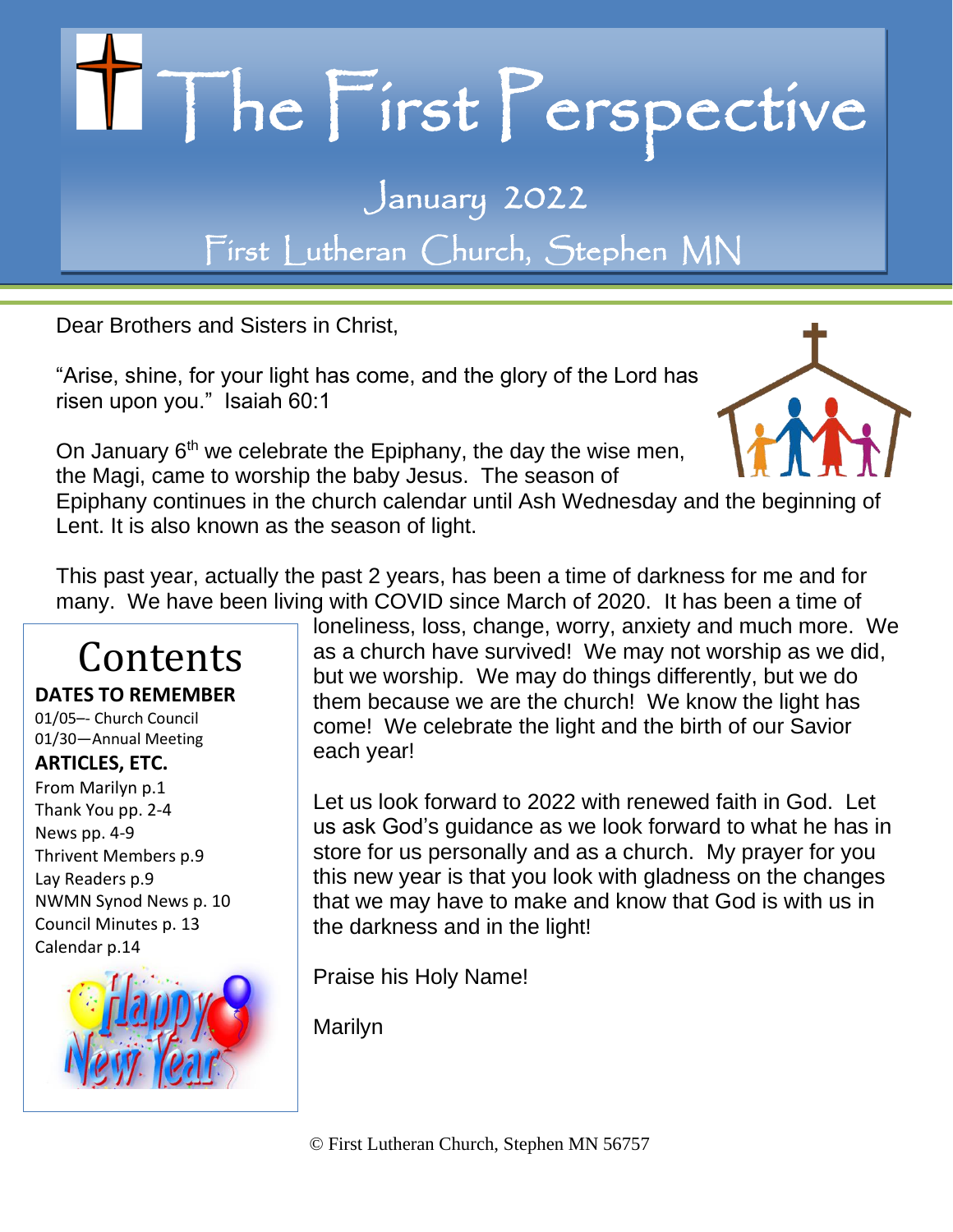

12/8/21

Dear Friends,

 Thank you for your recent gift of beautiful quilts. Your generosity is combined with that of so many others in our community to make a lasting difference in the lives of those we serve.

 As a CVIC supporter, you are part of carrying out our mission to prevent violence, to promote safety and to build hope among those in our community in desperate need of your help. One thing is sure: When you give to CVIC, lives change.

 Your compassion for others is truly changing the face of this community. To show you the difference you are making in this community, we will provide you with updates in our newsletter and enews correspondence.

Thank you for being an inspiration to us all. Thank you for sharing your talents with our clients!

Warm regards, Coiya Tompkins President/CEO

#### 11/15/2021

 Thank you for your kind donation of 15 lbs of personal care items in support of the East Grqand Forks Food Shelf. It is through people like you, that are compassionate towards families that struggle to have enough food to feed themselves, that we can continue to serve our community. The East Grand Forks Food Shelf is a non-profit organization dedicated to addressing the Emergency food needs of people in our community. We cannot express how grateful we are to have received your donation.

 Because of donations and grants, we were able to serve our community. During 2020 our food shelf assisted 1351 households. Those households were made up of 446 seniors, 2149 adults and 1438 children. We issued out 172,000 pounds of food.

 This year we experienced the need of each household's increase in the amount of assistance needed. Without the community involvement we would not be able to meet their needs. Your help is greatly needed and appreciated.

We now accept donations conveniently online through PayPal: [www.paypal.me/egffoodshelf](http://www.paypal.me/egffoodshelf) Thanks for all you do, in advance. **Our Sincere thanks and may God bless you!**

Lori Bjerk, Operations Manager and Board Members East Grand Forks Food Shelf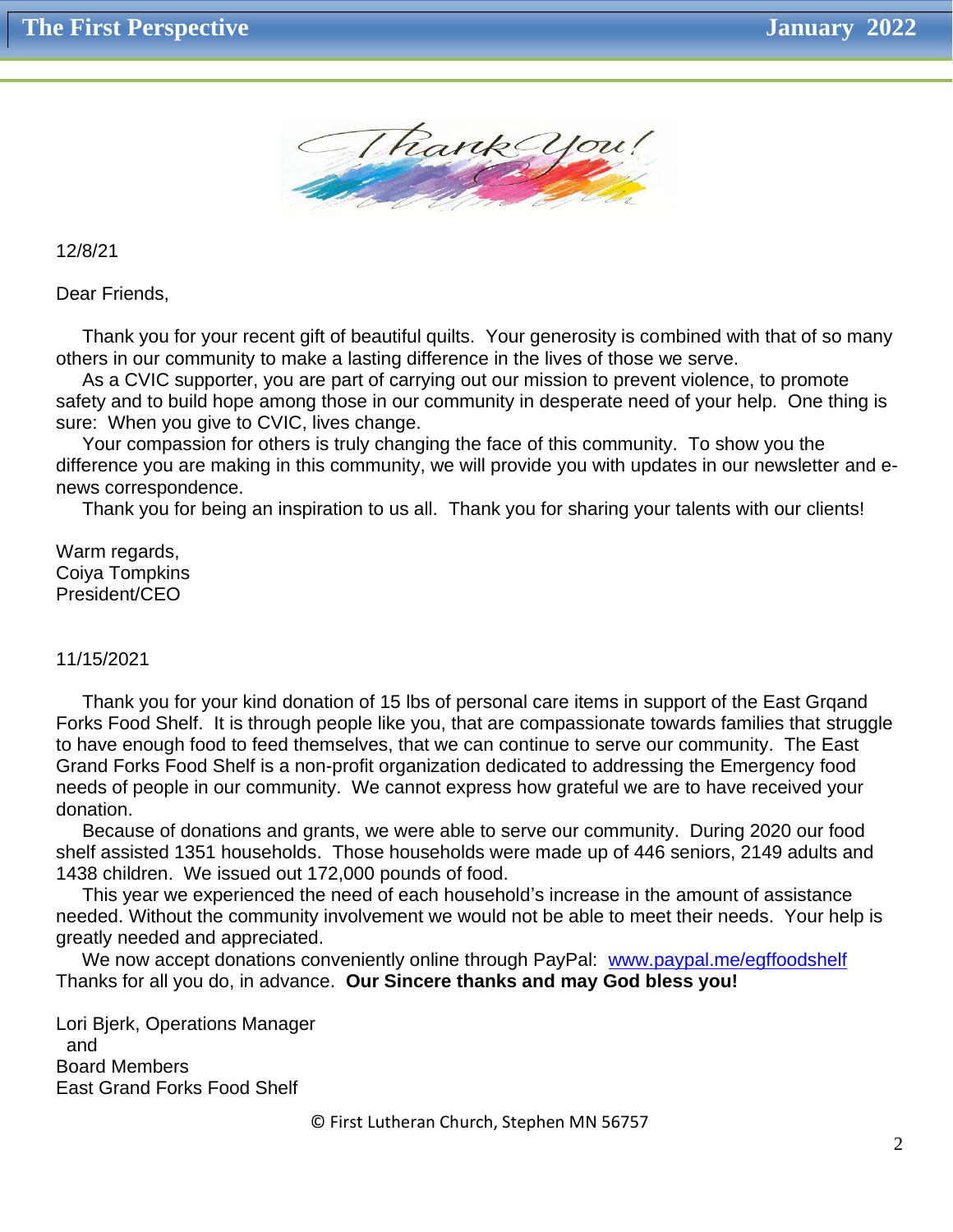Thank you for your continued support all year to Pathways. Have a Merry Christmas and Happy New Year!

God Bless, From the entire staff at Pathways

Merry Christmas and Happy New Year! Please use this check for general budget needs and thank you for the internet connection!!

Arleen Raffanti

We keep Everyone at First Lutheran in our thoughts and prayers. No white Christmas in Illinois. It has been a long beautiful season.

Love & Best Wishes, Larry & Juanita Eftefield



In Honor of Kay Kroulik's 101<sup>st</sup> Birthday Given by Penny Jensen In Memory of Vernon & Grace Frei and Fanny Murrieta **Given by Gale Frei & Fanny Schaeffer** In Memory of Gordon & Anna Lou Gordhamer Gordhamer Given by Tim & Jody Paulson In Memory of Loved Ones Given by Nancy Gajeski In Memory of Bob and Inyce Hendricks, Daniel Hendricks & Francine Kuznia In Honor of Benjamin Hendricks and all deployed **Given by Brian and Jean Hendricks** In Memory of Clarence (Pete) Jr. & Lois Peterson In Memory of LaVern Zimmerman<br>
In Memory of Rosie & Ted Black<br>
Given by Isaac, Carly & Teddie Black Given by Isaac, Carly & Teddie Black In Memory of Carol Johnson Given by Luther Johnson In Memory of Troy Bazey Given by Kathy & Charles Labine In Memory of Aaron Bazey Given by Kathy & Charles Labine In Memory of Bob & Virgina Anton and Muriel Vagle Given by Al and Ellen Anton In Memory of Blair, Paul, & Laura Klamar Given by Sarah, Rylan, & Ellie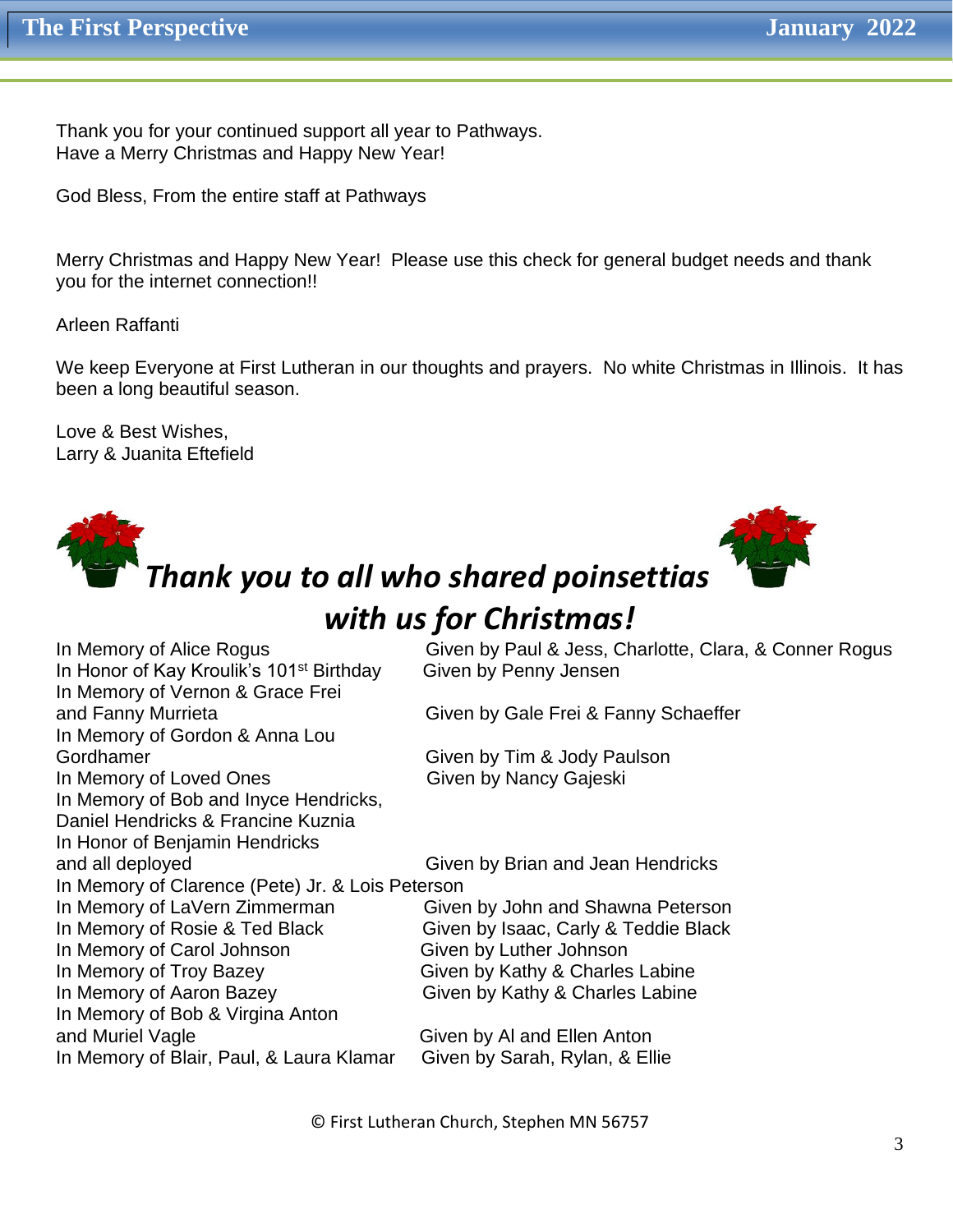In Memory of Kipp Carl In Memory of Bill Carl Given by Nona Carl In Memory of Ole & Gladys Johnson In Memory of Aaron Bazey Given by Stub & Ingrid Bazey In Memory of Beverly & Norval Benson Given by David & Debra Benson & Family In Memory of Wayne & Opal Tommervik and Donald & Marian Bates Given by Tim & Darlene Bates In Memory of Lewis & Marge Stromberg and Ted Kroulik and In Honor of Pat Kroulik Given by Mark & Beth Kroulik In Memory of Glen & Clarice Brinkman & Charlene Kotts In Honor of Willard & Diane Kotts Given by Garry & Sharon Kotts In Memory of Allan & Joyce Merdink Given by Marilee Marty In Memory of Ray & Bernice Kazmierczak and Casey & Irene Erickson Given by Roger & Yvonne Kazmierczak In Memory of Ivy & Carl Haugen and Philip Anderson **Given by the Anderson Family** In Memory of John & Judy Gervasio Given by Geoff & Deanna Swendseid & Family In Memory of Loved ones Given by Ralph & Audrey Swendseid In Memory of Lorna Jensen Given by Betsy & Brian Jensen In Memory of Jane Jensen & John & Bonnie Risius Given by Conner, Holly, & Carrie Jensen In Memory of Gordon Grandstrand In Memory of Herman & Mildred Nelson and Albert & Edith Grandstrand Given by Marilyn Grandstrand In Honor of Our Family **Example 2** Given by Bruce & Aase Hamnes

In Memory of Roger Benitt **Given by Trevor, Tamara, Darby, Brynn, & Kasen Benitt** 



#### **Member News**

#### **PRAYER CONCERNS**

Bryce Nelson, Jenny Johnson, Roy Ohman, Sandie Rud, Jim Brinkman, Wally Vagle, Kay Kroulik, Brooklyn Poe, Jim Jarshaw, Pat Kroulik, Shane Reuille, Mira Opp, Karen Schendel, Tara & Tyson Jarshaw, Caitlin Willard, Ethel Thorlacius, Trisha Chwialkowski & Darin Perus, Penny Jensen, for those deployed; Benjamin Hendricks, Luke Thompson, John Johnson and for all those who are in need but are not listed here.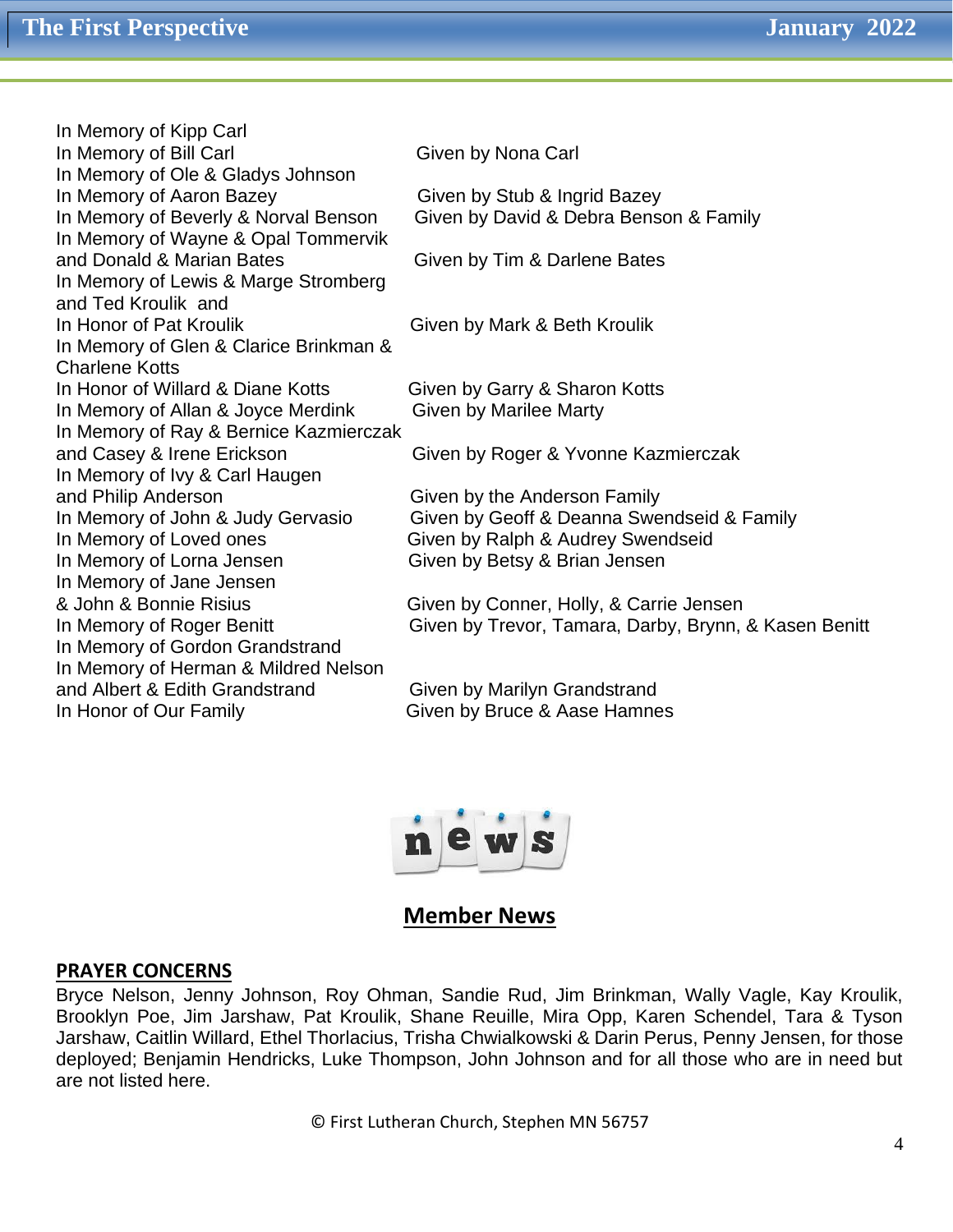#### **THOSE IN MILITARY SERVICE**

Jon Hendricks, son of Brian & Jean Hendricks, Travis Air Force Base Ben Hendricks, son of Brian & Jean Hendricks, Naval Base San Diego Todd Jensen, son of David & Penny Jensen John Johnson, son of Roger & Jane Smidt William Kotts, brother of Garry Kotts Luke Thompson, son-in-law of Garry & Sharon Kotts Kelsey Schendel, niece of Pr. Mike Please remember all our service men & women in prayer.

#### **DO YOU HAVE NEWS TO SHARE?**

We are always looking for member news to share and hope to hear from you if you have some exciting news you would like to share with other members. Maybe it is a new child-grandchildgreat grandchild, wedding, baptism, or birth in your family that you would like others to know about. We would also like to hear from former members including those who grew up at FLC and have transferred their membership to other churches.

#### **EMAILS & CELL PHONE NUMBERS NEEDED**

We are adding/updating email addresses and cell phone numbers to the church's database. Please send your contact information to [firstl@wiktel.com.](mailto:firstl@wiktel.com) Many e-mails and phone numbers have changed or need to be added since this was last done.

#### **Church News**

Dear First Lutheran members:

As we embark on 2022, I would like to take a moment to thank everyone for their patience and cooperation over the last two years. When I agreed to the council president position two years ago, I never imagined things would unfold as they did! Thanks to a strong council and a resilient congregation, we successfully navigated uncharted waters together. Whether it was the COVID disruption and learning how to "attend" on-line services, Pastor Mike's retirement, welcoming Marilyn to our congregation, Wednesday School changes, Confirmation changes and numerous other changes, First Lutheran sailed through with barely a hiccup.

In the near future, the Call Committee will meet with our Synod representative and begin First Lutheran's next endeavor, calling a new pastor. Once the committee meets, it will have more information that will be shared with the congregation. Yes, you will be doing some "work", too, in calling a new minister! The call committee includes Marilee Marty, Gannon Nelson, Korey Sundby, Shawna Peterson, Connie Troska and me.

© First Lutheran Church, Stephen MN 56757 May 2022 be kind to us all. God Bless, Deanna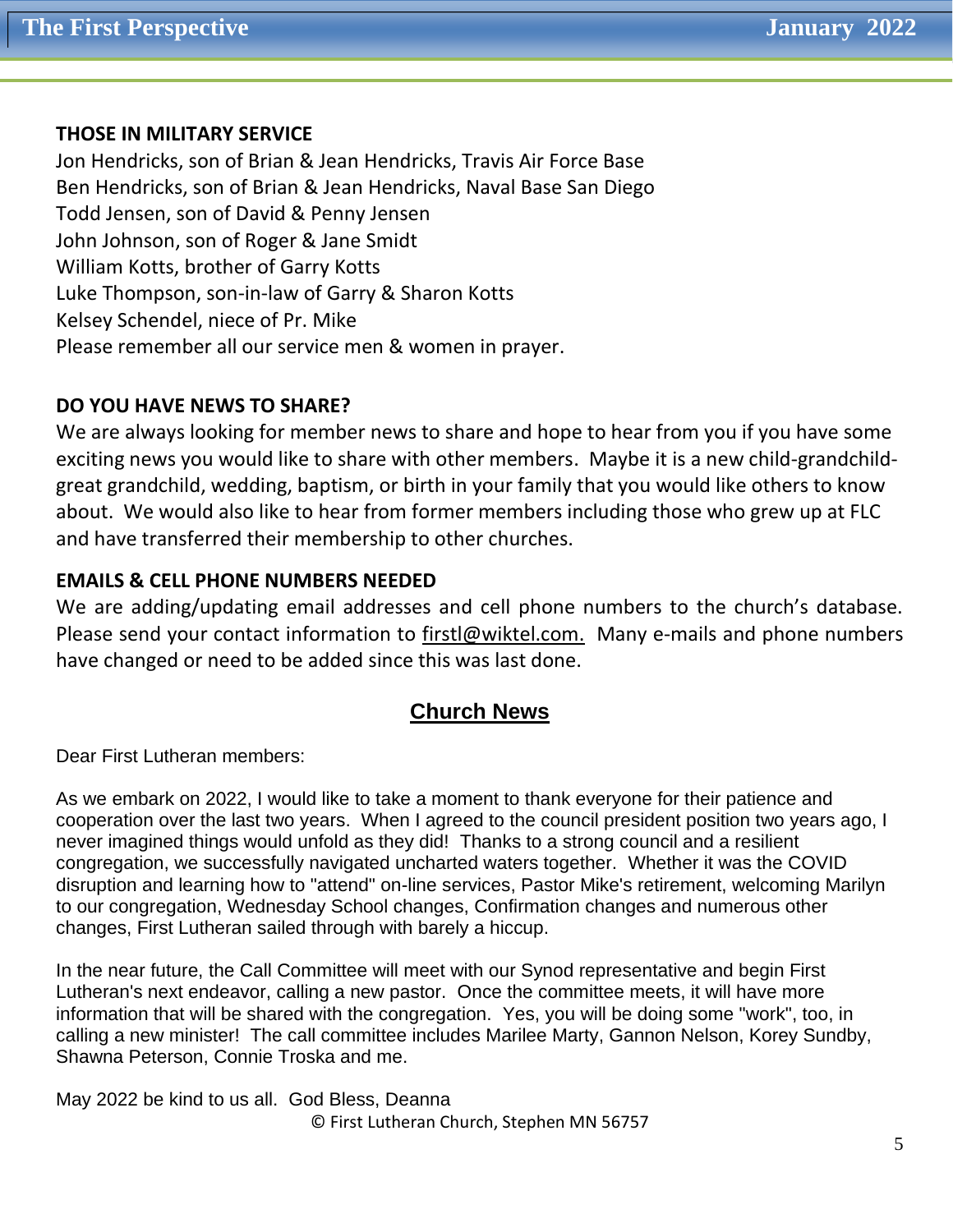#### **CHURCH OFFICE HOURS**

The secretary's office hours are M-W-F-9:00 AM—Noon e-mail—firstl@wiktel.com---phone--218-478-3895 SAM M. Grandstands' office hours are Tuesday & Friday, 9:00 AM—4:00 PM. e-mail—flcpastor@wiktel.com---phone--763-258-9217

#### **DATES TO REMEMBER**

1/05– Church Council 1/05—Wednesday School & Confirmation resume 1/18—Marilyn does Worship Service w/Communion at the Tamarac 1/30—Annual Meeting

#### **ANNUAL MEETING**

The 2021 Annual Meeting will be on Sunday, January 30, 2022 following Worship Service and Potluck dinner. Worship service will be at 10:30 am.

#### **MARTHA/RUTH CIRCLE**

Martha/Ruth Circle will **NOT** meet in January for Bible Study. Martha/Ruth Circle will resume in March.

#### **BULLETIN SPONSORSHIPS AVAILABLE**

You may have noticed that the Sunday Bulletin is sponsored occasionally in honor or memory of family members. Past sponsorships have included honoring birthdays, deaths, weddings, births, and more. These sponsorships are \$20. Contact the office if you would like to become a sponsor.

#### **SNOW REMOVAL SIGN UP SHEET**

The sign-up sheet for snow removal, for the front and back door areas, is now on the white board in the back of the Sanctuary. Please sign up as you are able, to shovel snow from these areas if needed. This arrangement has worked well in the past and this keeps the cost of our parking lot snow removal down. Thank you for considering this service to First Lutheran.

#### **ALTAR COMMITTEE**

Please remember we will need to be changing the paraments and filling the candles like usual as before the pandemic. Communion is now back to "normal". We will continue to serve communion the first and third Sundays of the month. Altar committee members will set up communion on the altar. Thank you.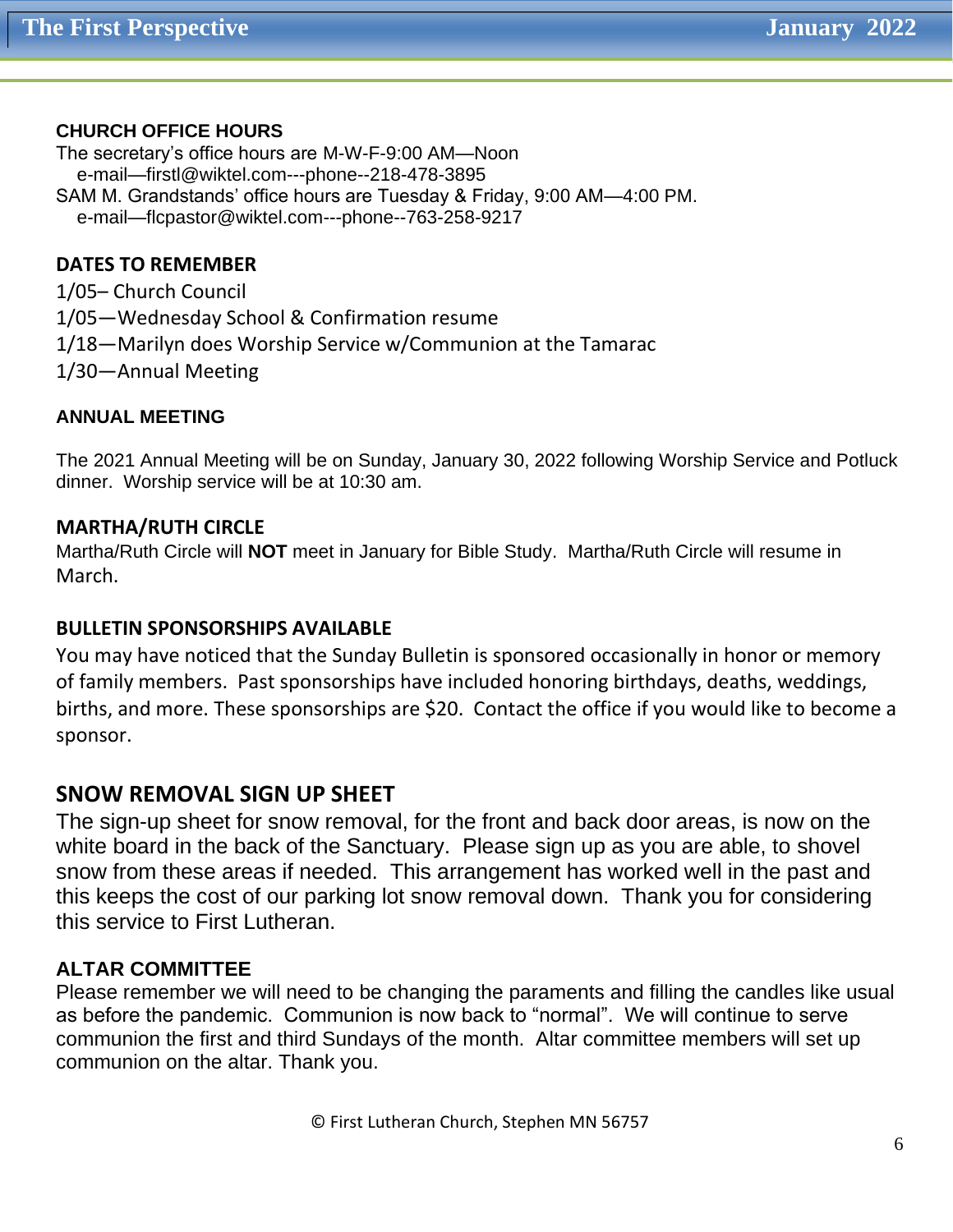#### **DOOR FUND**

A Door Fund has been set up to replace the arched doors and the side door in the front entrance of the Church. The doors have been ordered and will tentatively be installed before winter. You may continue to make donations or memorials to this fund.

#### **LOOSE CHANGE**

The Loose Change canister will be available by the East Door for the loose change offering each month. January's Loose Change offering has been designated to ELCA Good Gifts. If you drop your loose change offering in the Secretary office door slot, please mark for loose change. Loose Change will also be collected on the third (3rd) Sunday of each month.

#### **NEW LIGHTED SIGN**

A new fund has been started for a lighted/electronic sign, to replace the current church sign in gratitude for Pr. Mike's 36 years of service to FLC. Donations and memorials can be made to this fund.

#### **FREENOTES HARMONY PARK**

Three instruments that were ordered have arrived. They will be stored and installed in the spring. They will be placed on the south side of the church and will be available for the community to use. If you are interested in helping with the install, please contact Betsy Jensen via text or phone at 218-689-5375.

#### **FIRST LUTHERAN NEW BIBLE PROGRAM**

#### **12 Minutes a Day.**

That's the time it takes to read the ENTIRE Bible in one year.

It's a small daily habit that has ripple effects throughout the day, week, month, and year. Carving out time for intentional Bible study brings focus, peace, and perspective to our days.

#### **12 Minutes of Bible study can change the entire tone of the day.**

It's a time to *PAUSE*.

It's a time to *REMEMBER* what is really important.

It's a time to *BUILD* positive momentum for the day.

First Lutheran has invested in a program that breaks down the Bible into weekly reading plans - different chapters or verses each day. This plan follows the Bible in chronological order, so you won't be reading it from start to finish; but moving around as events happened. Each month of plans will be sent out in the monthly newsletter and there will also be sheets located in the brochure rack just inside the East door for those that may not receive the newsletter or would like an extra set for a friend. Join us as we read the Bible together as a congregation/ community.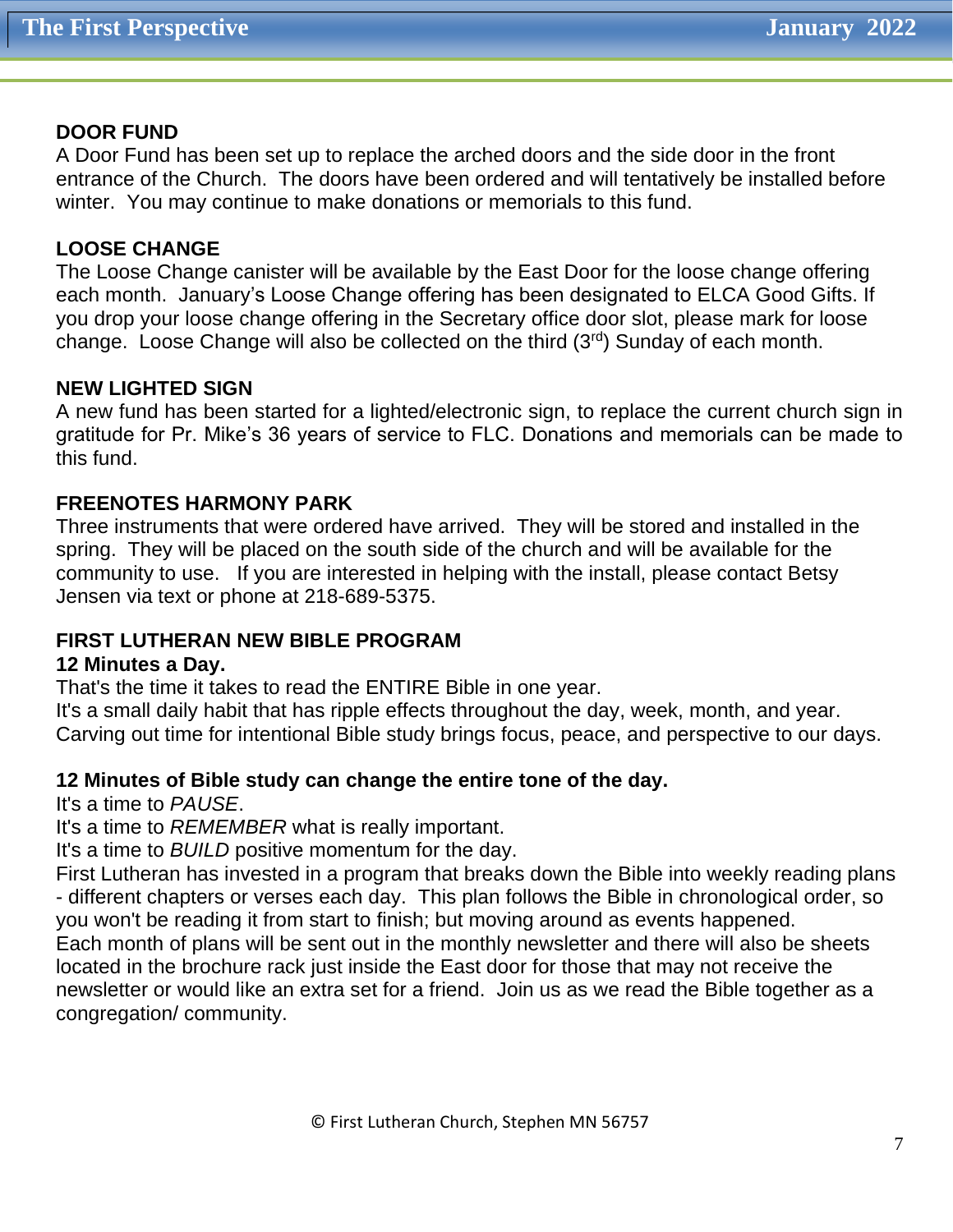#### **YOUTH NEWS**

**Boundless** 2022 ELCA Youth Gathering July 24-28, 2022 Minneapolis, MN

Attention all youth going into 9th grade and having finished 12th grade by 2022, the national youth gathering is gearing up and we need you.

We, the Lutheran churches of Lancaster, Hallock, Lake Bronson, Kennedy, Karlstad and Stephen will be working together as one group of youth.

We will rotate meetings and events at each church as we make plans for fund raisers. We can accomplish so much more together than individually.

Information will be coming in a form of letter so we can get an idea how many students will take advantage of this life-giving event. The website for the Youth Gathering is [www.elca.org/YouthGathering.](http://www.elca.org/YouthGathering)

Here are the plans for our first fund raiser. We are putting a calendar together. We would like you to sponsor a day. The day could be selected because it is your birthday or your parent's anniversary. The day could be sponsored because you have a favorite teacher. You can decide. You will need to contact the pastor of your church, to purchase the day or as many days as you would like, for the amount of the day. For example, if your birthday is on March 1st, the day would cost you \$1.00. If you purchased the 25th, it would be \$25.00. If the 25<sup>th</sup> were filled you could purchase any combination of dates to make 25 (5<sup>th</sup> and the 20<sup>th</sup> or the 10<sup>th</sup>, 5<sup>th</sup>, 3<sup>rd</sup> and 2<sup>nd</sup>) or the

25<sup>th</sup> of another month. We realize the gathering will have happened by the middle of summer, but we believe this is a fun fundraiser, we can celebrate all year.

You can purchase your dates as soon as you read this article. We will make every effort to fill the calendar by November 1st. Spread the word because the dates can be purchased by anyone interested. The Calendars with the completed dates will be for sale in December.

#### **YOUTH PRINTER INK AND TONER RECYCLE PROGRAM**

The program for printer ink and toner has been updated and changed. There are several of the printer inks and toners that are no longer accepted**. Brands of toner accepted include: Brother, HP, Cannon and Lexmark. The ink jet brands accepted include: Canon, Epson, Hasler Neo Post, Lexmark, and HP.** We will no longer be recycling cell phones until further notice. You can drop off the used cartridges at First Lutheran Church. Funds go to the youth group.

#### **YOUTH CELLPHONE RECYCLE PROGRAM**

We will again be recycling certain cell phones. **Smartphones, cell phones, iPads, tablets, Kindles, iPods, Apple Watches and MacBook**, regardless of age or condition will be accepted. Please drop off your phones at the church, there is a cupboard in the front entry you can leave them in. Proceeds will go to the FLC Youth. If you have any questions, please call: First Lutheran Church or Michelle Weberg at 478-4543.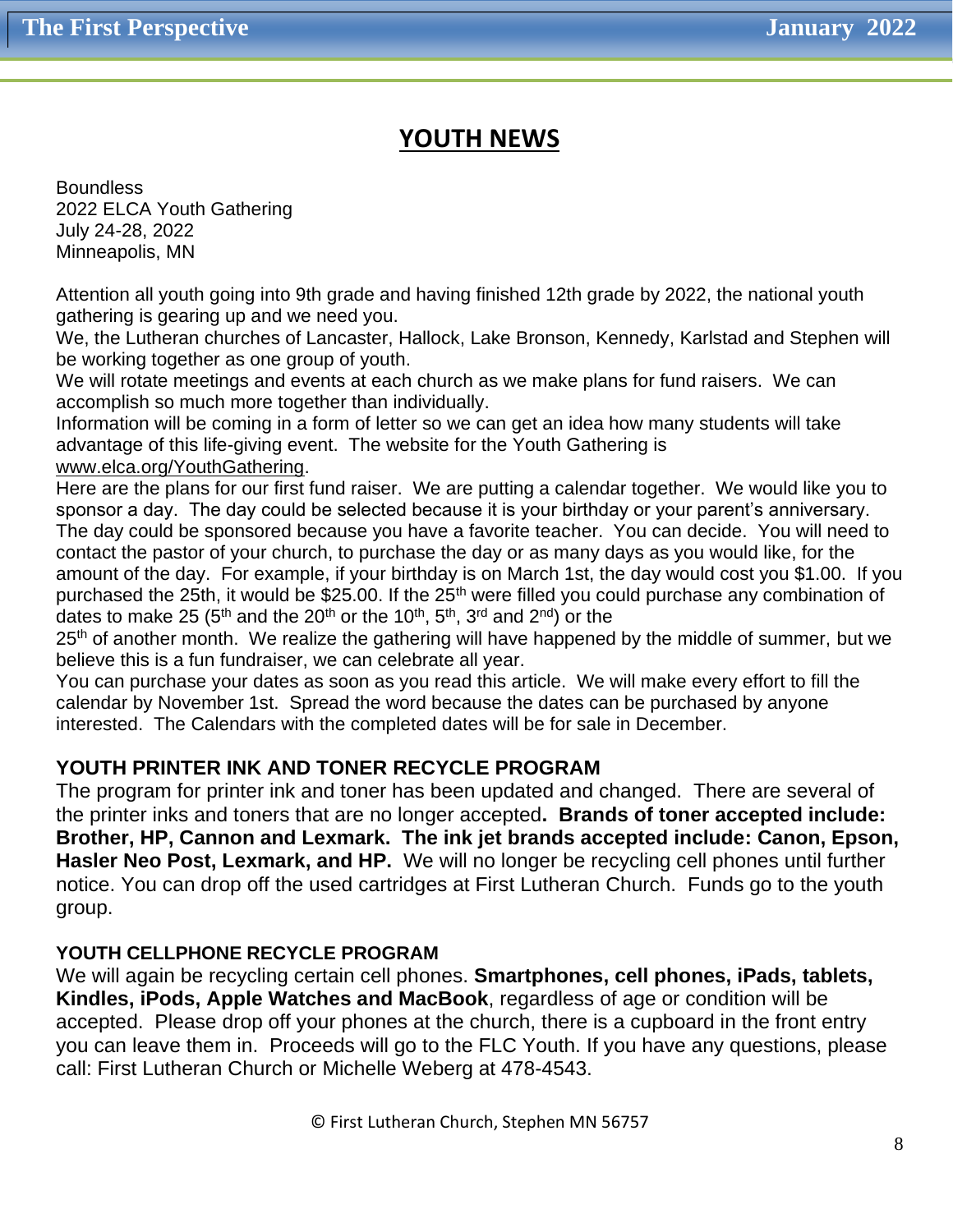#### **RACHEL KURTZ IN CONCERT January 28, 2022**

**Doors Open: 6:30 PM Show Starts: 7:30 Pm**

**Grace Lutheran Church 321 S Birch Ave Hallock, Minnesota**

**Suggested Donation: \$15 at the door! All proceeds support the area Youth Groups!**



#### THRIVENT MEMBERS

Are you throwing away \$500 a year?

 Thrivent members have the opportunity, to use this money to help local or national causes. Questions? Contact Ellen Anton or Staci Winge



Please check the Lay Readers Sign Up sheet and add your name if you are willing to serve in this capacity.

Thank you to all the Lay Reader who have contributed their reading talents during the last three months including:

**Nona Carl Gatable Jane Smidt Carl Patsy Heggen Kris Ann Pietruszewski Michael Douglas**

If you haven't been a Lay Reader in the past, find out what is involved by talking to Pastor Mike or Pat. It is a great service opportunity that doesn't take much time.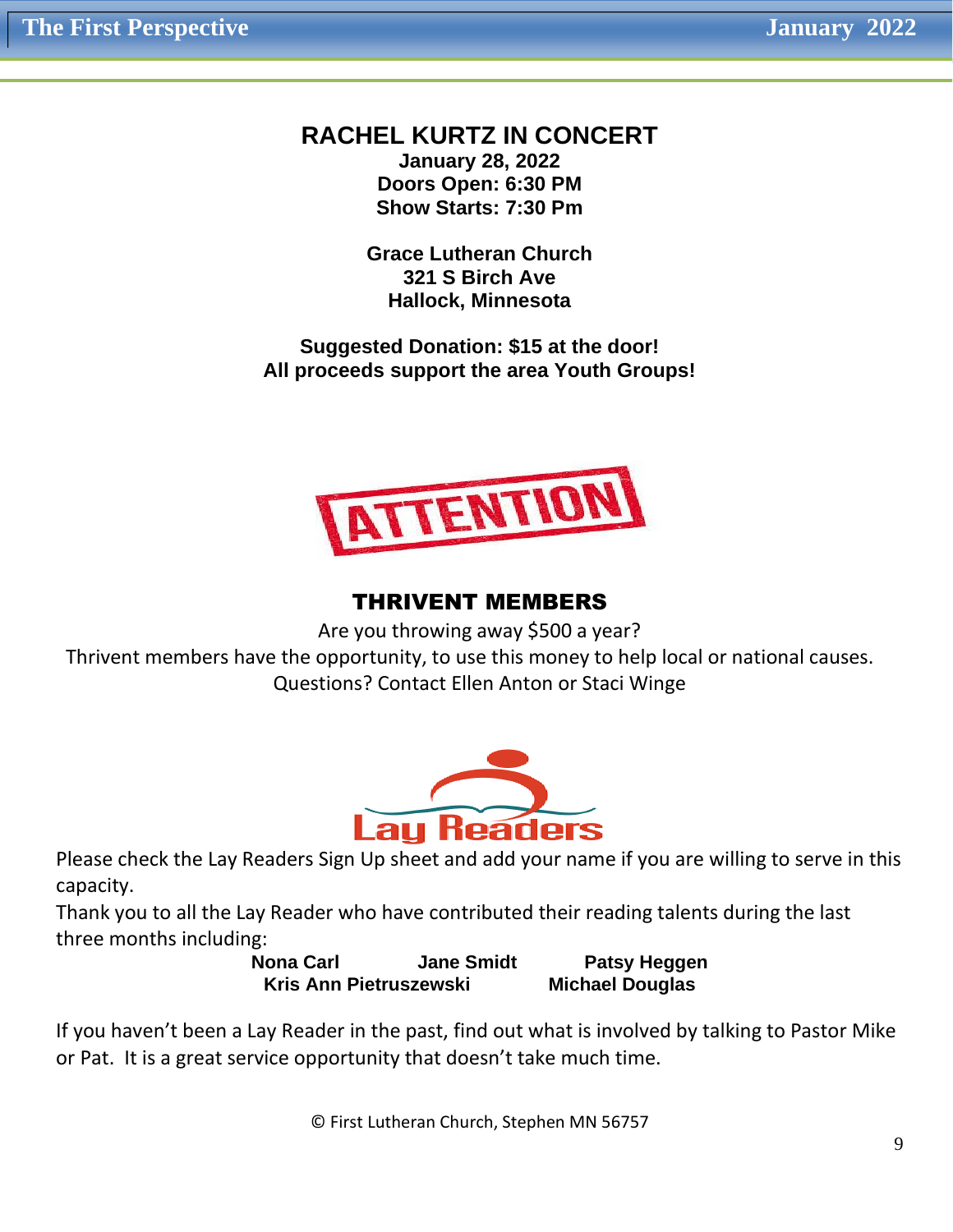

**Northwest Minnesota Synod News**

"I am called"

Discerning a Call to Public Ministry

God calls everyone to do God's work in the world. How is God calling you? Explore that question in a series of Zoom conversations.

Thursday, January 20th & January 27th 7:00-8:30pm

This event is open to all in Region 3 (Minnesota, South Dakota, and North Dakota).

SESSION ONE: PUBLIC MINISTRY IN THE ELCA

Learn about discernment resources and explore the call to public ministry as you hear call stories from pastors and deacons!

Thursday, January 20th @ 7:00 – 8:30 pm

SESSION TWO: SO, HOW DO I GET THERE? – SEMINARY AND OTHER THINGS YOU NEED TO KNOW

Learn about the ELCA Candidacy Process and hear from Seminary partners who will share about programs that can equip you to follow God's call in your life.

Thursday, January 27th @ 7:00 – 8:30 pm

[Please RSVP here.](https://nwmnsynod.us19.list-manage.com/track/click?u=f52e21d74e22a27bb1c260f9d&id=bfc54bc395&e=4e15ae44c5) Attending both sessions is encouraged, but you are welcome to attend just one!

The Zoom link will be emailed to you two days prior to the session.

FOR FURTHER QUESTIONS, PLEASE CONTACT:

Deacon Krista Anderson

ELCA Region 3 Candidacy and Leadership Manager

Program Director for the Support of Ministers of Word and Service

[krista.anderson@elca.org](mailto:krista.anderson@elca.org) | 651.208.7713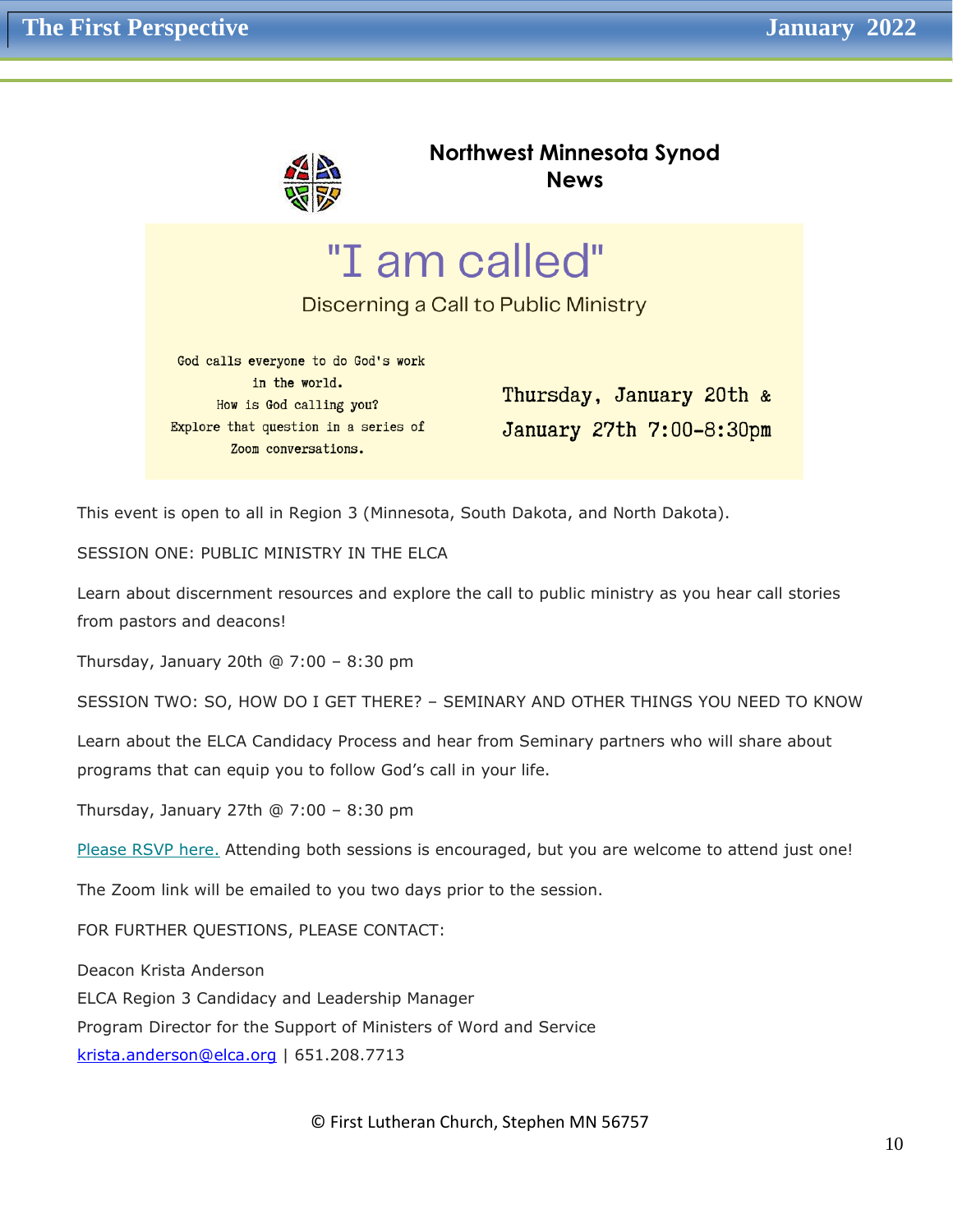|  |  | <b>SERVANT LISTS</b> |
|--|--|----------------------|
|--|--|----------------------|

| <b>USHERS &amp; ACOLYTES</b> |                  |                      |  |
|------------------------------|------------------|----------------------|--|
| <b>Date</b>                  | <b>Acolytes</b>  | <b>Ushers</b>        |  |
| 01/02                        | Emmie McGlynn    | Al & Ellen Anton     |  |
|                              | Claire McGlynn   | Mike & Sarah Berg    |  |
| 01/09                        | Shianne          | David & Alana        |  |
|                              | Kostrzewski      | McGlynn Family       |  |
|                              | Darby Benitt     |                      |  |
| 01/16                        | Kristen McGregor | Lon & Melissa        |  |
|                              | Ava              | Woinarowicz          |  |
|                              | Weisenberger     | Tom & Ann            |  |
|                              |                  | Woinarowicz          |  |
| 01/23                        | Olivia Winge     | Jessica Rogus Family |  |
|                              | Carly Pagnac     | & Brian & Betsy      |  |
|                              |                  | Jensen               |  |
| 01/30                        | Madison          | Jeff & Jamie Nelson  |  |
|                              | Woinarowicz      | & Gannon & Chrissy   |  |
|                              | Elizabeth Parker | Nelson               |  |

| <b>COFFEE SERVERS</b> |                                   |  |  |
|-----------------------|-----------------------------------|--|--|
|                       | Leaders: Steve & Michelle Weberg  |  |  |
| 01/02                 | David & Debbie Benson             |  |  |
|                       | Ron & Vicky Weiland               |  |  |
| 01/09                 | Steve & Michelle Weberg           |  |  |
|                       | Jon Petersen & Ken Kalin          |  |  |
| 01/16                 | Mark & Kim Anderson               |  |  |
|                       | Brian & Paige Halfmann            |  |  |
| 01/23                 | Mark & Laura McGregor             |  |  |
|                       | Mark & Beth Kroulik               |  |  |
| 01/30                 | Annual Meeting-Servant Group sets |  |  |
|                       | up for Pot Luck dinner            |  |  |

#### **ACOLYTES/USHERS:**

**Please note the dates that you are scheduled to acolyte/usher for Sunday Worship. If you are not able to serve that Sunday, please find a substitute and notify the office (478-3895) of the change so that the bulletin can be printed with the correct names. Thank You.**

### **IMPORTANT DATES**

#### **JANUARY BIRTHDAYS**

| 01/01 | Lowell Bring             | 01/19 | Justin McMahon                |
|-------|--------------------------|-------|-------------------------------|
| 01/03 | <b>Carol Thorkildson</b> | 01/21 | Luke Kuznia                   |
| 01/04 | <b>Bruce Field</b>       | 01/21 | Tabitha Laudal Omodt          |
| 01/05 | Kyler Szczepanski        | 01/24 | Jonathan Anderson             |
| 01/06 | <b>Huck Hanson</b>       | 01/27 | Debbie Laudal                 |
| 01/08 | William McGlynn          | 01/27 | <b>Emily Thorlacius Curry</b> |
| 01/08 | Mabel Sundby             | 01/28 | Savannah Jensen               |
| 01/09 | Kelly Heggen             | 01/29 | Tina Safranski                |
| 01/09 | CJ Nyland                | 01/30 | John Fay                      |
| 01/13 | Darby Benitt             | 01/31 | Dianne Dammann                |
| 01/14 | Addalynn Nelson          | 01/31 | Kyle Hyrnyshyn                |
| 01/19 | Evan Meadows             |       |                               |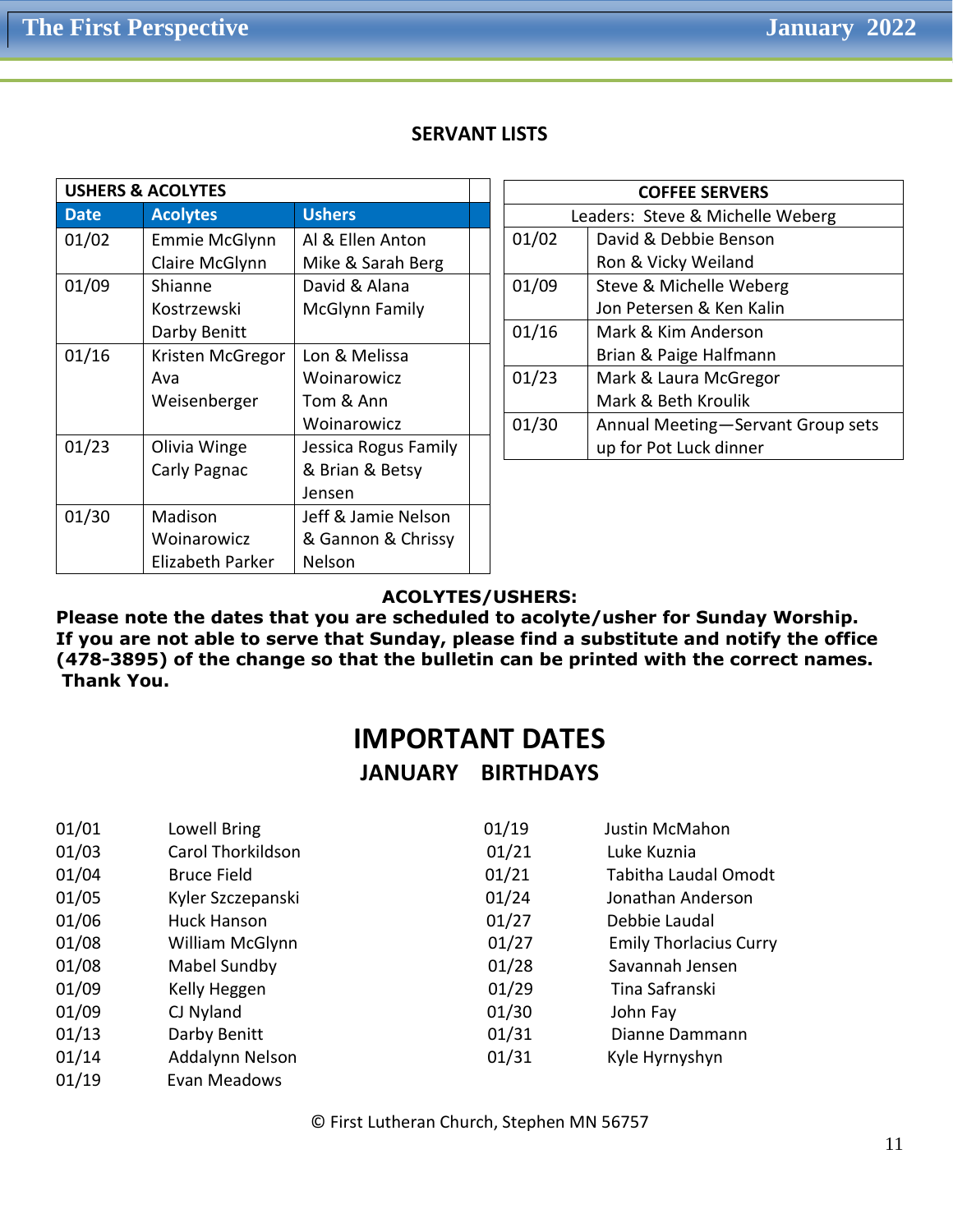#### **DECEMBER MEMORIALS**

| <b>Troy Bazey</b>                |                             |                               |
|----------------------------------|-----------------------------|-------------------------------|
|                                  | Kathy & Charles Labine      | Door fund                     |
| Aaron Bazey                      |                             |                               |
|                                  | Kathy & Charles Labine      | Door Fund                     |
| Eileen Engen                     |                             |                               |
|                                  | Lowell & Muriel Bring       | Door Fund                     |
|                                  | Holly & Kent Wavra          | <b>Wednesday School</b>       |
| Daniel Pietruszewski             |                             |                               |
|                                  | Michael & Cheri Douglas     | <b>Memorial Fund</b>          |
|                                  | Robert & Dianne Dammann     | <b>Memorial Fund</b>          |
|                                  | Ralph & Audrey Swendeid     | Door Fund                     |
| Edmund Heggen                    |                             |                               |
|                                  | Ken & Pat Heggen            | New Sign                      |
|                                  | Mark & Beth Kroulik         | New Sign                      |
|                                  | <b>Family &amp; Friends</b> | New Sign                      |
| <b>Wednesday School Staff</b>    |                             |                               |
|                                  | Carrie Jensen               | <b>Freenotes Harmony Park</b> |
| In Honor of Pastor Mike Schendel |                             |                               |
|                                  | Larry & Juanita Eftefield   | New Sign                      |
|                                  |                             |                               |

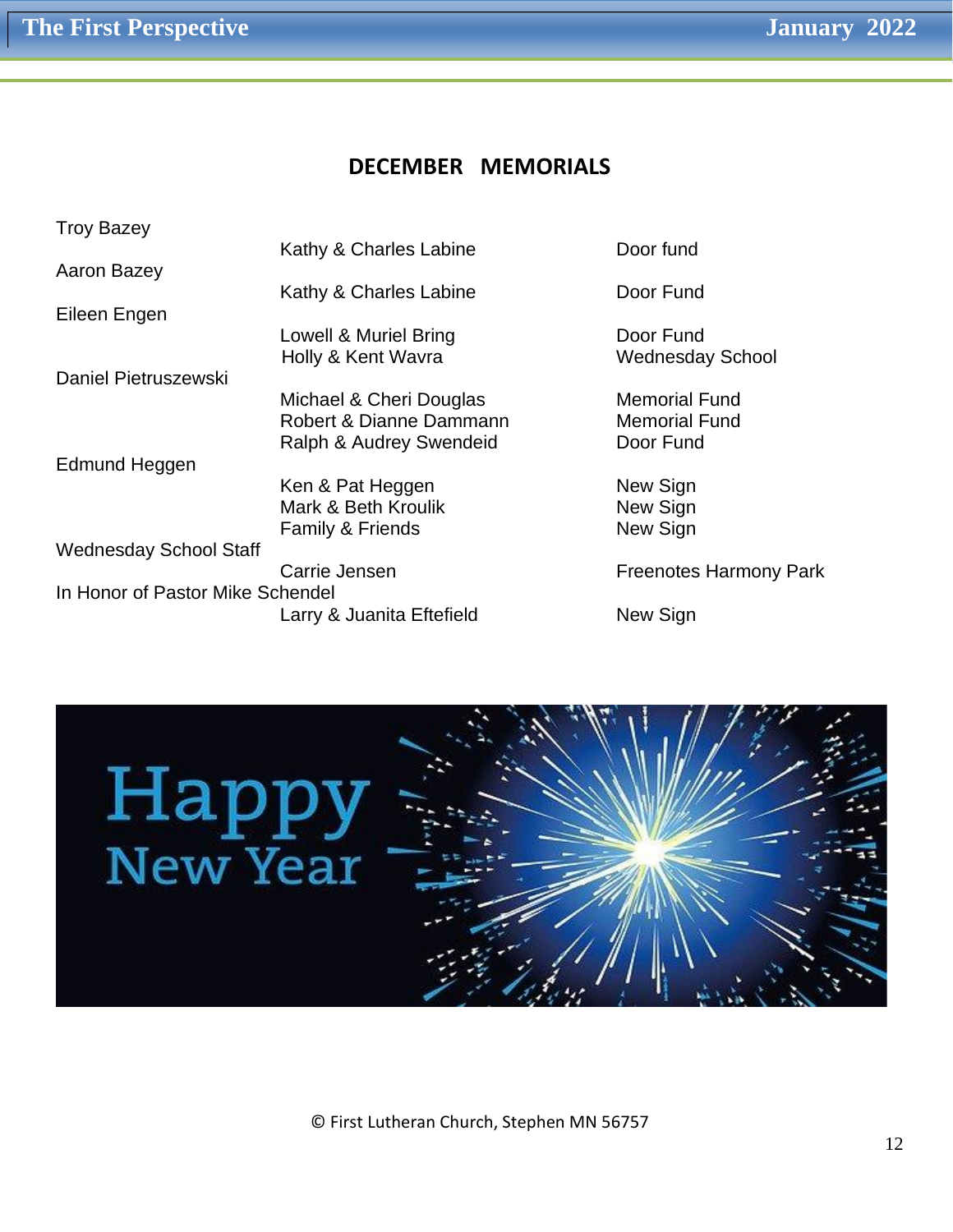#### First Lutheran Church Council Minutes

December 1, 2021

**Member Present:** Deanna Swendseid, Connie Troska, Melanie McGlynn, Betsy Jensen, Gannon Nelson, Jessica Rogus, and Shawna Peterson. Also in attendance, S.A.M. Marilyn Grandstrand, Patsy Heggen and Ellen Anton President Deanna called the meeting to order. Devotions were read. **Secretary's report:** Motion by Jessica to accept the November 3, 2021 minutes, second by Melanie. All in favor, motion carried.

**Treasurer's report:** Monthly offerings for November totaled \$5,983.00.

We have not paid synodical, Pathways, and LSS senior meals (Benevolence commitments) for the year. Motion made by Connie to accept the Treasurer's report as printed, second by Betsy. All in favor, motion carried.

**Membership changes:** Transfer in: David and Kayla, Blaine, Mason, and Paige Smith from Bethany Lutheran Church, Hatton, ND.

#### **Committee reports**

 **Deacons:** Nothing to report.

**Trustees:** The Trustees continue to work on several projects throughout the church.

**Parish Education:** The Christmas program will be at 5:00 p.m. Sunday, December 12<sup>th</sup>. Sunday morning service will be at 9:00 a.m.

**Trust Fund:** Will meet in December.

**Stewardship:** Betsy will make banners to track the fundraising progress for our main projects.

#### **Old Business:**

 **The stationary camera** to assist in broadcasting services has arrived.

#### **New Business:**

The Call Committee will meet with Pastor Mary Gilthvedt, our conference dean, on January 16th. The Annual meeting will be January 30, 2022. Church service will be at 10:30 a.m. followed by a potluck meal and the Annual Meeting.

The January Servant group will serve the meal and the Church Council members will clean up.

Pat Heggen announced that she would be retiring as church secretary at the end of January 2022.

Marilyn Grandstrand will be giving Communion at the Tamarac Senior Living Community the 2<sup>nd</sup> Tuesday of each month at 1:00 p.m.

Connie made a motion to adjourn, second by Gannon. All in favor, motion carried.

The next meeting will be January  $5<sup>th</sup>$  at 7:00 p.m.

Meeting adjourned with the Lord's Prayer.

Shawna Peterson Church Council Secretary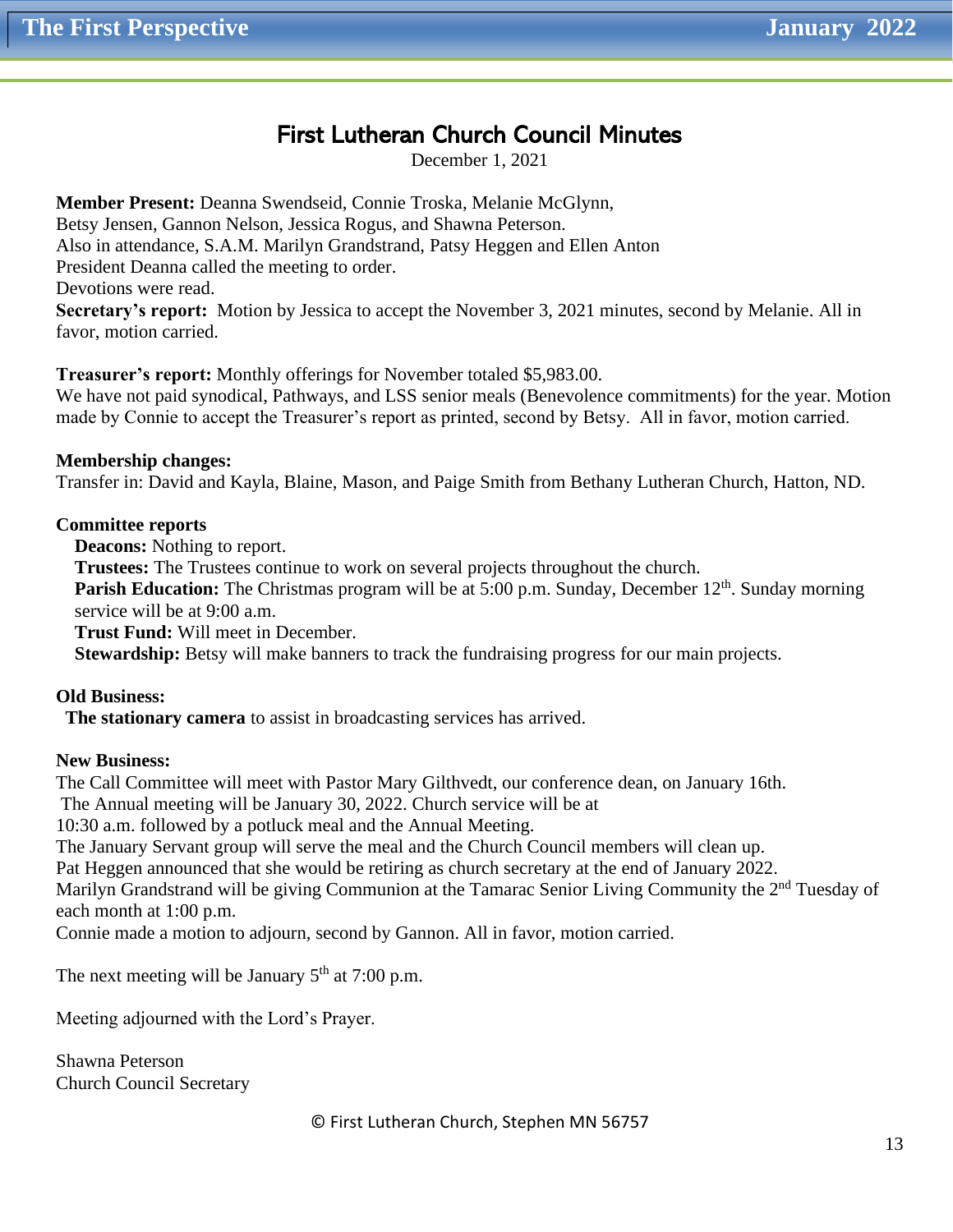## **JANUARY 2022**

| <b>Sunday</b>                                                                                                      | <b>Monday</b>           | <b>Tuesday</b>                                | Wednesday                                                                                           | <b>Thursday</b> | <b>Friday</b>           | <b>Saturday</b>                          |
|--------------------------------------------------------------------------------------------------------------------|-------------------------|-----------------------------------------------|-----------------------------------------------------------------------------------------------------|-----------------|-------------------------|------------------------------------------|
|                                                                                                                    |                         |                                               |                                                                                                     |                 |                         | $\mathbf{1}$                             |
|                                                                                                                    |                         |                                               |                                                                                                     |                 |                         |                                          |
| $\overline{2}$                                                                                                     | $\overline{\mathbf{3}}$ | $\overline{\mathbf{4}}$                       | 5                                                                                                   | 6               | $\overline{\mathbf{z}}$ | 8                                        |
| 9:00 am -Worship<br>Service w/ Holy<br>Communion in-<br>person & live on<br><b>Facebook</b>                        |                         |                                               | 6:00 pm<br><b>Confirmation &amp;</b><br><b>Wednesday School</b><br>7:00 pm-Church<br><b>Council</b> |                 |                         |                                          |
| 9                                                                                                                  | 10                      | 11                                            | 12                                                                                                  | 13              | 14                      | 15                                       |
| 9:00 am-Worship<br>Service in-person &<br>live on Facebook                                                         |                         | 9:30 am--<br><b>Quilting</b>                  | $6:00$ pm $-$<br><b>Confirmation &amp;</b><br><b>Wednesday School</b>                               |                 |                         |                                          |
| 16                                                                                                                 | 17                      | 18                                            | 19                                                                                                  | 20              | 21                      | 22                                       |
| 9:00 am -Worship<br>Service w/ Holy<br>Communion in-<br>person & live on<br>Facebook/Loose<br>Change*              |                         | $1:00$ pm $-$<br>Marilyn at<br><b>Tamarac</b> | $6:00~pm-$<br><b>Confirmation &amp;</b><br><b>Wednesday School</b>                                  |                 |                         |                                          |
| 23                                                                                                                 | 24                      | 25                                            | 26                                                                                                  | 27              | 28                      | 29                                       |
| 9:00 am-Worship<br>Service in-person &<br>live on Facebook                                                         |                         | 9:30 am-<br>Quilting                          | $6:00~pm-$<br><b>Confirmation &amp;</b><br><b>Wednesday School</b>                                  |                 |                         |                                          |
| 30<br>10:30 am-Worship<br>Service in-person &<br>live on Facebook/Pot<br>Luck dinner & Annual<br>meeting to follow | 31                      |                                               |                                                                                                     |                 |                         | *Loose Change goes<br>to ELCA Good Gifts |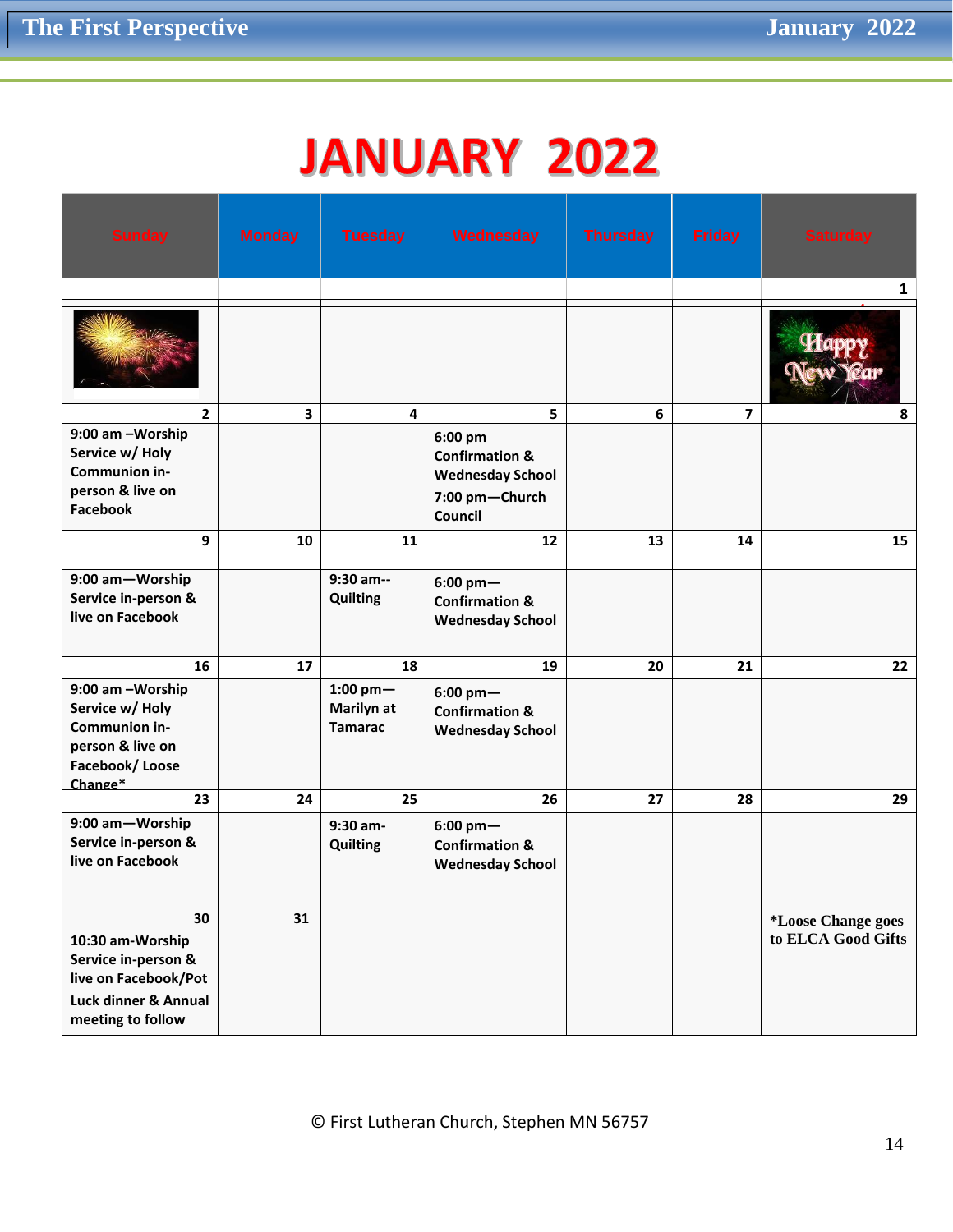**THE FIRST PERSPECTIVE FIRST LUTHERAN CHURCH P.O. Box 72 STEPHEN MN 56757**

**NON-PROFIT ORGANIZATION US POSTAGE PAGE STEPHEN, MN PERMIT NO. 1**

### **January 2022**

Snowbird? Don't forget to mail in your pledge for the weekly Worship services you missed.

#### **Ministers to our Parish:**

Marilyn Grandstrand-Synod Authorized Minister (SAM) [flcpastor@wiktel.com](mailto:flcpastor@wiktel.com) ~~~~763-258-9217 Patsy Heggen– Parish Secretary 218-478-3895 (church) All the Members of First Lutheran Church

Published Monthly by the Congregation of First Lutheran Church, Stephen MN.